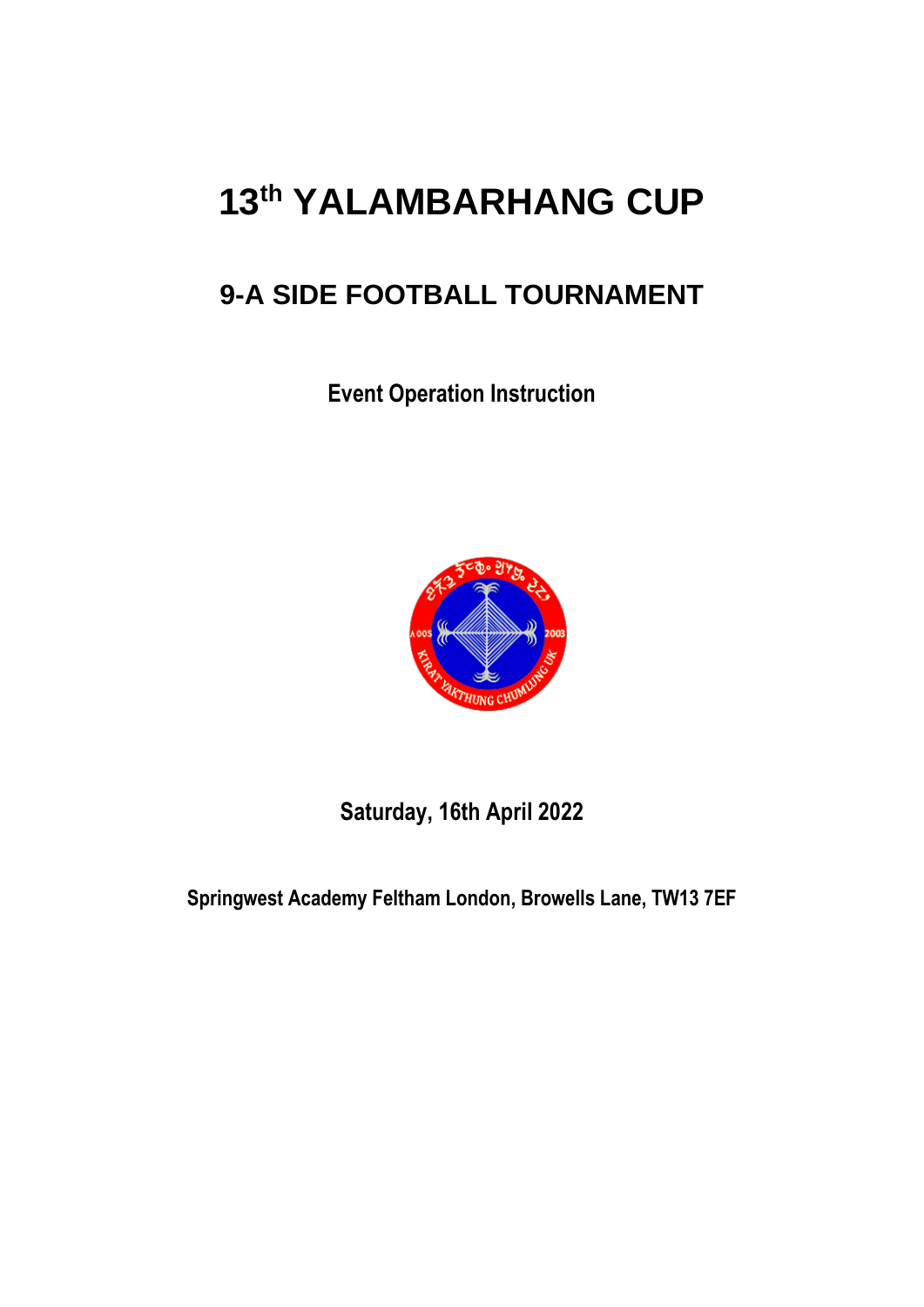#### **Contents**

#### **Event Details**

- 1. General
- 2. Aim
- 3. Event Management key personnel

#### **Event Administration**

- 4. Venue
- 5. Venue setting
- 6. Dismantle
- 7. Stores/equipment
- 8. Media
- 9. Advertisement
- 10. Security
- 11. Sound system
- 12. Communications
- 13. Food and drinks
- 14. Alcohol
- 15. Car Parking
- 16. Guests
- 17. Cleaning the area
- 18. Transport
- 19. Running the control tent
- 20. Opening ceremony
- 21. Financial
- 22. Public liability insurance

#### **Emergency action plan and Services**

- 23. Emergency action plan
- 24. Medical and ambulance service
- 25. Fire Services
- 26. Local Police

#### **Health and Safety**

- 27. Risk assessment
- 28. Electrical safety
- 29. Disabled facilities
- 30. Toilet facilities
- 31. Drinking water
- 32. Smoking
- 33. Drinking and driving

#### **The tournament**

- 34. Tournament committee
- 35. The rules of the competition
- 36. Referees
- 37. Game officials

#### **Team categories**

- 38. Main team
- 39. Veteran team
- 40. Supper Veteran team
- 41. Ladies team

#### **Team registration and game structure**

- 42. Personal declaration
- 43. Team registration fee
- 44. Team draws
- 45. Qualifying round
- 46. Point tie
- 47. Knock out stage
- 48. The final game
- 49. Main cup retaining agreement
- 50. Cash prizes and trophies sponsorship
- 51. Summary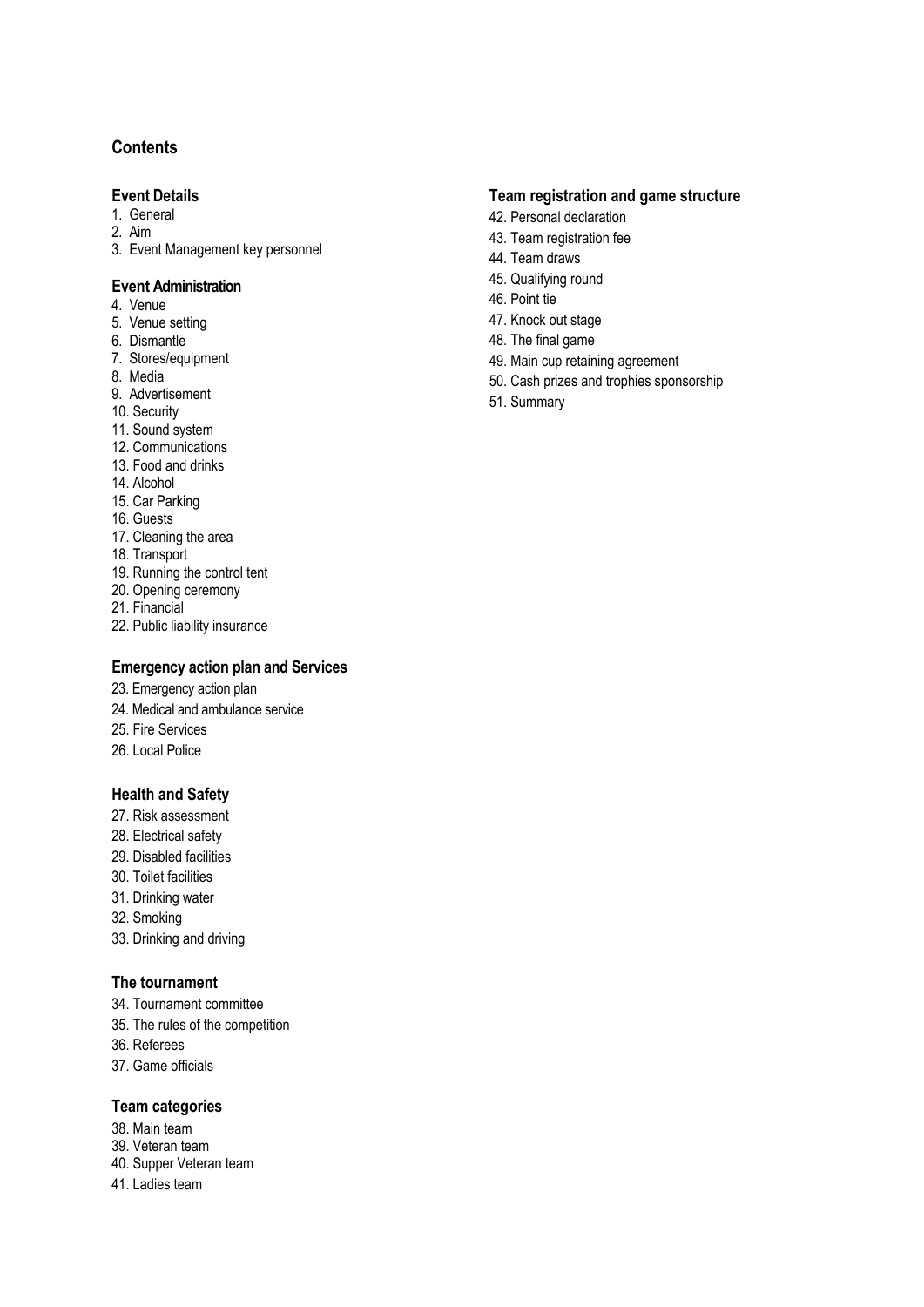#### **General**

1. Yalambarhang Cup is one of the biggest and most prestigious 9-A side one-day football tournament organized by the Kirat Yakthung Chumlung United Kingdom. It was established in 2007 under the name of the ancient first Kirat King of Nepal (Yalambarhang). The tournament already has good interest within the Nepalese communities in the UK and is growing year by year bringing together teams from all over the UK representing many diverse cultures, faiths and groups that make the event more popular and unique. Unfortunately, in the last two years we couldn't host Yalambarhang football tournament because of the worldwide covid 19 pandemics. This year we have held this tournament as the UK Government has opened to the covid 19 restriction. Therefore, if we go ahead according to the Government rules and regulations, we will be successful.

#### **Aim**

2. The aim of this instructional document is to provide accurate information to all responsible personnel to prepare and run the event smoothly and in the best possible traditional standard.

#### **Event management key personal**

3. The following table contains the names, roles, responsibilities, and contact details of the key personnel who will be involved in organizing the 13<sup>th</sup> Yalambarhang Cup football tournament 2022.

| Name                                                   | Role           | Responsibility                      | <b>Contact No</b> |
|--------------------------------------------------------|----------------|-------------------------------------|-------------------|
| Amrita Palunwa<br><b>Event Coordinator</b><br>Sabenhim |                | Tournament and health<br>and safety | 07984870136       |
| Khagendra Lawoti                                       | A/Coordinator  | <b>Documents</b>                    | 07747159979       |
| Jiwan Pyara Maden                                      | Infrastructure | Venue, stores                       | 07392820347       |
| Dipendra Yakso                                         | Treasurer      | All financial aspects               | 07546997826       |

#### **Event administration**

- 4. Venue:
	- The venue will be at Springwest Academy Feltham, Browell's Lane, TW13 7EF.
	- There are four normal size football pitches for the event.
	- 3G football pitch have been booked after 12 PM and we can use ruby pitch if not in use.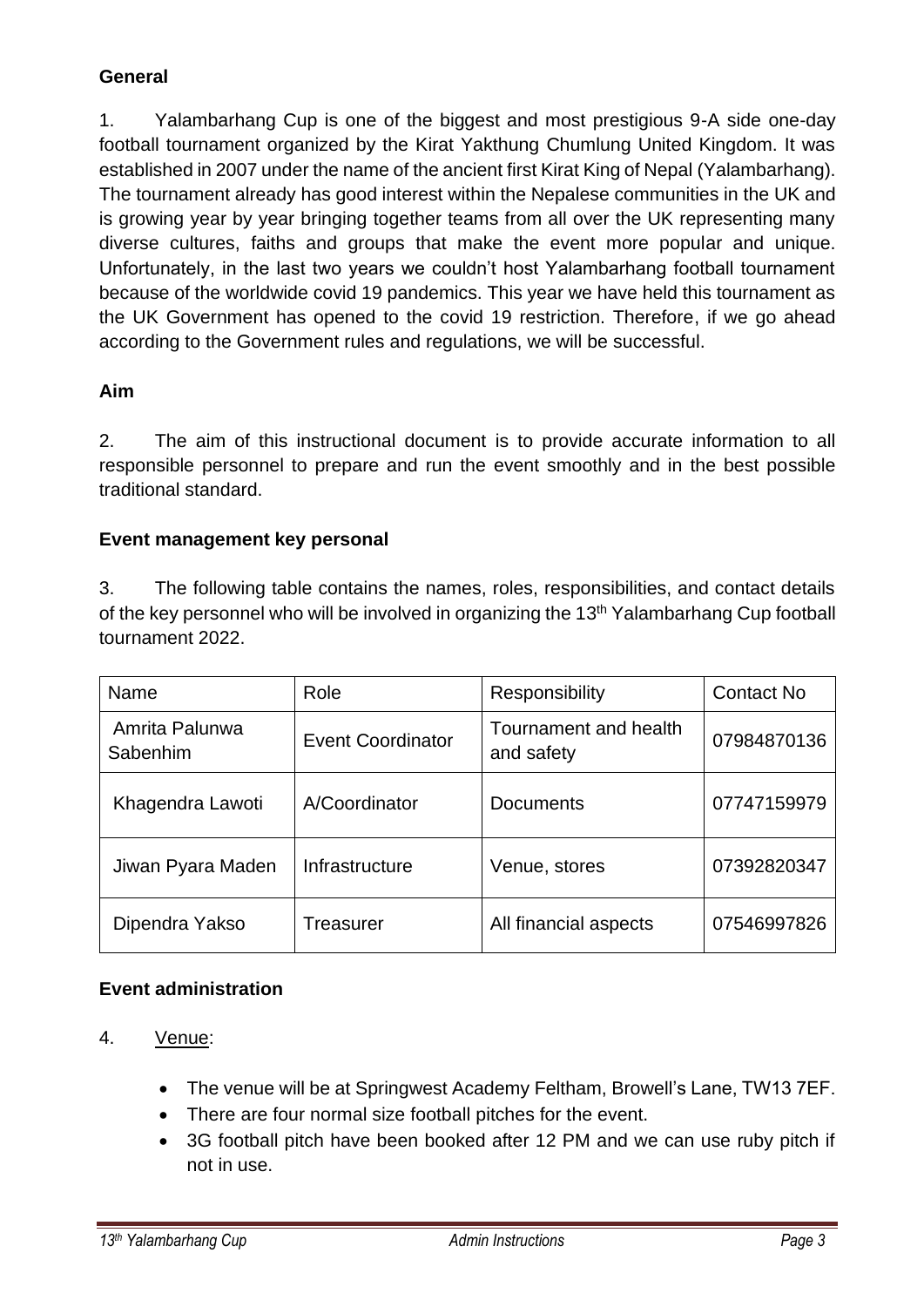#### 5. Venue setting:

- KYC Greater London Senior branch has been requested to set up the venue.
- All available responsible personnel and volunteer members of the KYC UK are requested to participate in setting up the venue on 16 Apr 2022 at 8am.
- VP Ganesh Ijam, A/Treasurer Jiwan Pyara Maden, Treasurer Dipendra Yakso, G/Secretary Jurendra Khajum, Secretary Tara Bahadur Kandangwa A/Sec Sanu Subba and A/Treasurer Nar Sabenhim without any delay turnup with your responsible equipment's.

6. Dismantle phase: KYC UK, Greater London branch is requested to the responsible for the dismantling and clearing up the area. However, all executive members and responsible personal are also strongly urged to stay until completion of the event to help to clear up the area.

7. Equipment: A/Treasurer Jiwan Pyara Maden will liaise with the College to arrange collection and drop-off of all necessary equipment before and after the event. VP Khagendra Lawoti is requested to provide high-quality/good condition 10/12 radios for the event. All responsible person requested to arrange additional equipment as per Annex H.

8. Media: Webmaster Ramprasad Limbu will take photos/video of the event and update the website with all necessary information. He is also requested to submit an advertisement to the BFBS Gurkha radio.

9. Advertisement: G/Secretary, Jurendra Khajum, has agreed to produce a flyer after coordinating meeting and former VP President Mr. Nagendra Nembang, has agreed to publish the advert online in the Everest Times. The advert will be published 3 times before the event.

10. Security: KYC UK Basingstoke branch Chairman Chandra Prakash Begha, C/Member Pepraj Kurumbang and Sher Bahadur Ingnam SIA (Security Industry Authority) qualified security officers for the event. Their main responsibility is to keep the event safe, secure, and enjoyable by patrolling the area to look for any unusual activities and possible crowd control.

11. Sound system: Sound technician, Bhim Bokhim, will set up the sound system, ready for operation by 0800 hrs. on Saturday, 16 Apr 2022. He is responsible for adjusting the sound to comply with the Council requirements.

12. Communication: VP, A/Coordinator Khagendra Lawati and Treasurer Dipendra Yakso are requested to provide sufficient radios either hired or barrow from recognize society or friends. The radios are provided for key personnel to communicate within the network therefore should be placed on an allocated channel and kept on that channel unless instructed otherwise.

13. Food and drinks: There will be a food and drinks stall as per the site plan. Treasurer,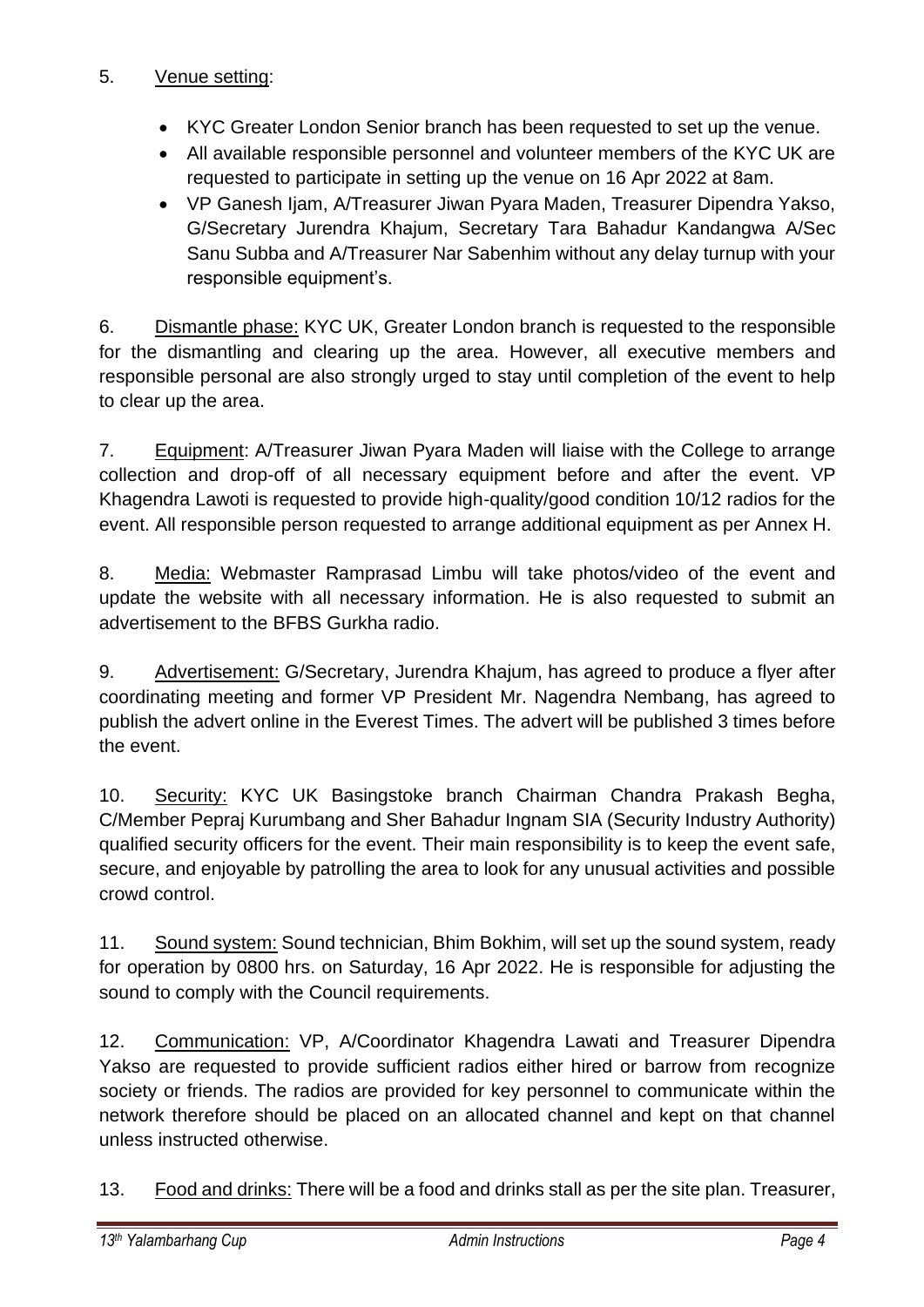Dipendra Yakso, is requested to negotiate with catering company (Bal Kumari Suhang) to provide free 50x food vouchers and food for at least 40 personnel at the end of the event. All food stall and bar operators are required to have permits. They should already be aware of the hygiene regulations. Bear in mind that the food operation may be dramatically affected on this greenfield site by weather conditions, both wet weather and extreme heat and dust.

14. Alcohol: Selling alcohol must be fully licensed and only qualified personnel are allowed to sell. Alcohol will be prohibited outside the licensed area. Failure to comply with alcohol restrictions in public places can result in arrest or a fine of up to £5000.00

15. Car parking: Main car park and overflow car park are shown in the site map. All members of the public will be reminded that parking is at their own risk and all vehicles are strictly prohibited to enter the playing area. The security officers and the traffic warden should not allow any vehicles to enter the field except for emergency and admin vehicles.

16. Guests: General Secretary, Jurendra Khajum is requested to co-ordinate with President, Narbir Angbo for invitation of all guests including chief guest of the event. VP, Ganesh Ijam, A/Secretary, Sanu Subba, and Thamendingma Team are requested to assist the guest hosting throughout the event.

17. Cleaning the area: Mr. Dev Angbohang GLB president, is kindly requested to provide two cleaning contractors start from 4PM to clean the area during the event as part of the operational response to the venue.

18. Transport: All personnel are reminded that transport is your own arrangement. Please Park your car at allocated parking area see the annex A.

19. Running the control tent: The Secretary, Tara Bahadur Kandangwa, Asst Secretary, Sanu Subba, VP, Khagendra Lawoti and Treasurer Dipendra Yakso are responsible for the smooth running of the control tent. A/Coordinator VP Khagendra Lawoti have provide radio to all official team for keep maintain record.

20. Opening ceremony: The opening ceremony will be carried out after the arrival of the chief guest under the direction of the President of KYC UK, Narbir Angbo and led by General Secretary, Jurendra Khajum. Basingstoke Branch agreed to provide a Kelang team. KYC UK Thamendinma's committee group has agreed to provide a Limbu cultural dressed group. They need to contact Gen Secretary, Jurendra Khajum before the ceremony.?

# **Financial**

21. The KYC UK will be funding all financial aspects for this event. However, we are appealing for members to support this event by sponsoring. We accept any kind of support, mainly sponsoring trophies and prizes for the tournament. Treasurer Dipendra Yakso, and A/Treasurer Nar Sabenhim, is responsible for dealing with all financial matters. He is also responsible for collecting all team registration fees before the game starts and preparation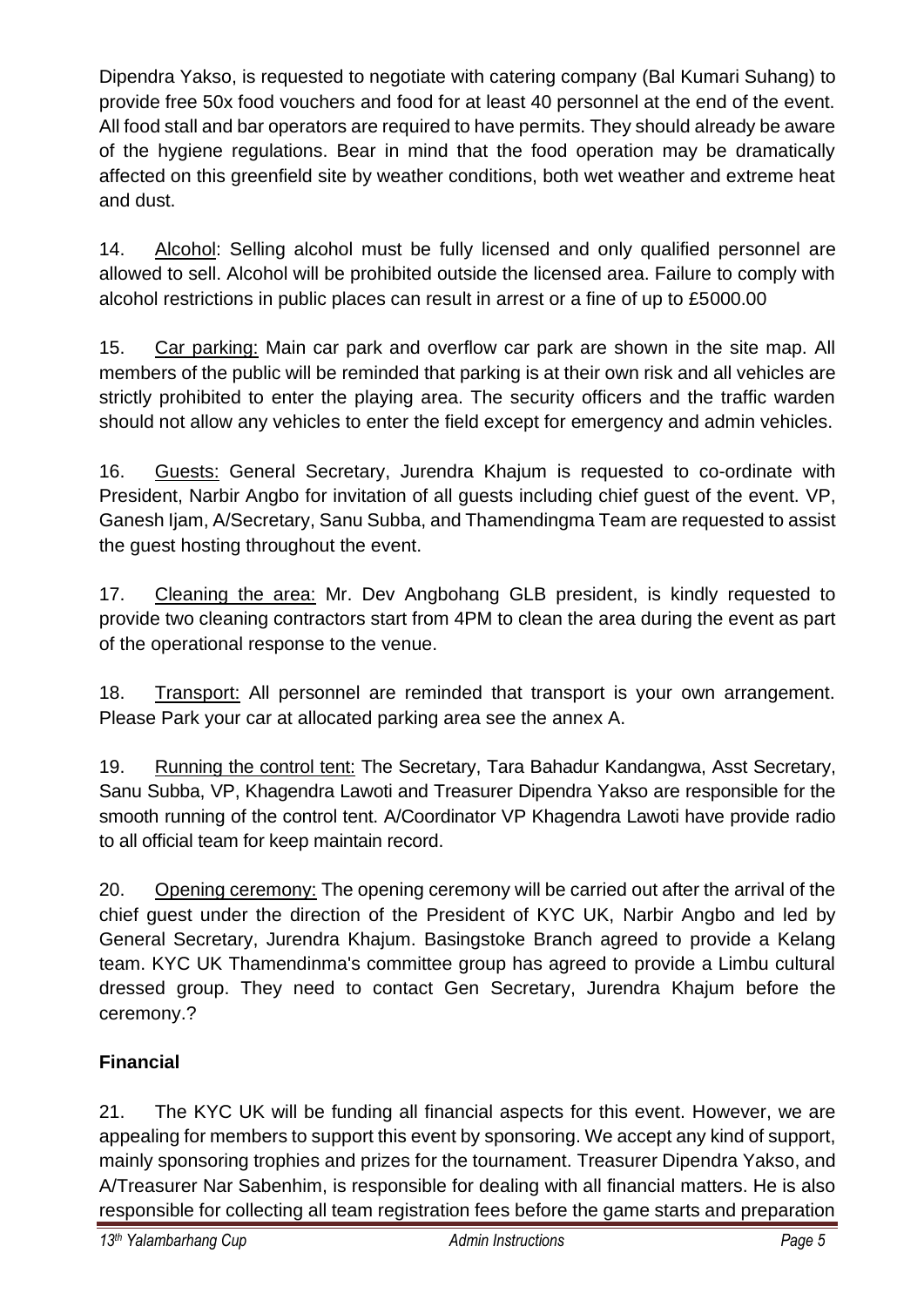of all cash prizes as per Annex F to present at the end of the event.

# **Public Liability insurance**

22. The Public Liability Insurance: The insurance will be provided by David J Miller Insurance Brokers Ltd. The all-legal documents are kept by the event coordinator Amrita Palunwa Sabenhim.

# **Emergency action plan and Services**

23. Emergency Action Plan: Emergency services access routes within the site must be keep clear of any obstruction. The car parking assistant is responsible for keeping all emergency accesses clear. Escape routes are shown in the site map, (Annex A) and emergency action plan is stated in (Annex C).

24. Medical and ambulance service: An ambulance car and crew will be provided by Event Medical service will be available during the event from 1100 hrs. to 1900 hrs. In the event an incident, they will provide the first line of emergency response. They are to set up a treatment area in the allocation place as per shown in the site map. They are to be assigned an incident lock book record and radio from control tent and will keep close contact with control tent.

25. Fire Service: It is not expected that the Fire Service will implement any special arrangements for this event. In the event of fire incidents or emergency situations, normal activation procedures will be implemented.

26. Local police: Gen Secretary, Jurendra Khajum, is requested to inform the local Police about the event. In the event of an emergency, they will be called. The contact no of the local Police station is 02082476311.

# **Health and Safety**

27. Risk assessment: During this pandemic provide face masked hand sanitizer keep safe distance. The purpose of the risk assessment is to identify hazards which could cause harm. All key members of the event are requested to be informed about safety matters and procedures to be followed on site. The full document is in Annex I.

28. Electrical safety: The main electric source will be used from the main building. All electrical cables must be secure and safe. All electrical equipment used at the event must be in a safe condition and suitable for that type of use, i.e., in the open air where it may get wet.

29. Disabled facilities: Asst Secretary, Sanu Subba, is requested to assist people wearer face masked and use hand sanitizer keep safe distance with the physically disadvantaged during their stay due to the bad ground condition at the site.

30. Toilet facilities: There will be indoor toilets facilities that located in the main building.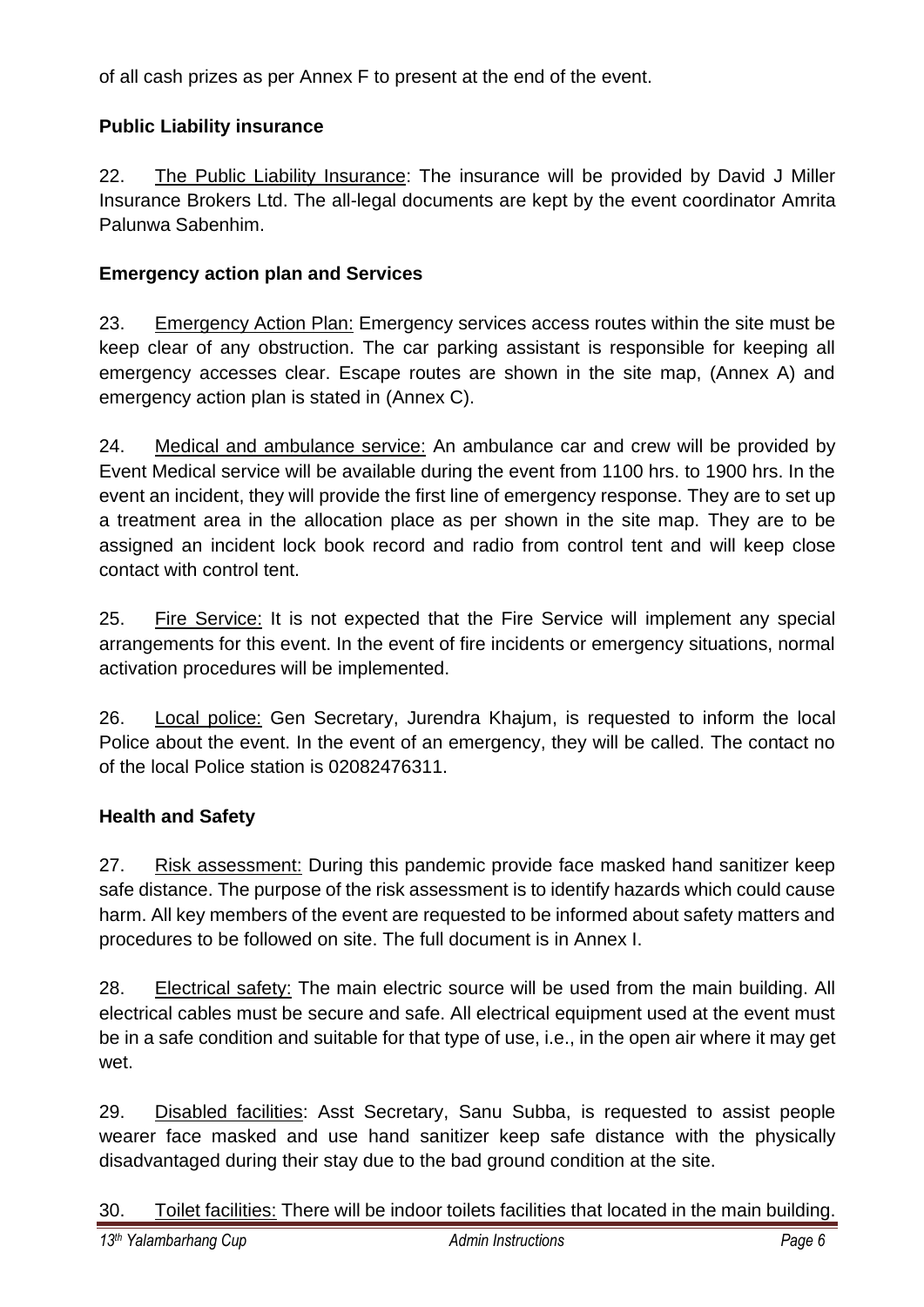31. Drinking water: Treasurer, Dipendra Yakso, is requested to liaise with catering company to provide free 50x cases of 12 bottled waters for the players. Normal tap water can also be used from the main building.

32. Smoking: The [Smoking prohibition Act](http://www.nea.gov.sg/public-health/smoking/smoking-legislation) seeks to provide a clean, safe, and healthy environment for the public. A designated smoking area will be allocated on the site. All personnel are reminded to smoke only in designated smoking areas' VP, A/Coordinator Khagendra Lawoti is requested to allocate a smoking area.

33. Drinking and driving: Driving over the limit of alcohol is a serious crime, and it can lead to serious accidents. We strongly advice against driving after drinking alcohol.

# **The tournament**

34. Tournament Committee: The 13<sup>th</sup> Yalambarhang Cup Committee and match officials have discretionary powers to waive rules and over-ride decisions if circumstances and the interests of the competition warrant such action. All available Governing bodies are kindly requested to assist the nomination of the best players. The committee consists of:

| a. President of KYCUK               | $\sim 100$              | Mr. Narbir Angbo           |
|-------------------------------------|-------------------------|----------------------------|
| b. Sport Coordinator of KYCUK       | $\sim 100$              | VP Amrita Palunwa Sabenhim |
| c. Founder of Yalambarhang Cup      | $\sim 100$              | <b>Rtd Capt Bom Limbu</b>  |
| d. Senior Referee of the tournament | $\sim 100$ km s $^{-1}$ | Mr. Ganesh Thapa           |
| e. Gen Secretary of KYCUK           | $\sim 100$              | Mr. Jurendra Khajum        |
| f. Treasurer of KYCUK               | $\sim 100$              | Mr. Dipendra Yakso         |
| g. A/Coordinator of KYCUK           | $\sim 100$              | VP Mr. Khagendra Lawati    |
|                                     |                         |                            |

35. The rules of the competition: The rules will be run in accordance with the FA and KYC UK Yalambarhang Cup rules. The referee's decision will always be final. In addition to the above rules and regulations the local guidelines are stated in a separate document, which will be available in the control tent with the tournament coordinator.

36. Referees: There will be 4x qualified referees will be arrange for the event by Mr. Quei.

37. Game officials: VP, Amrita Palunwa, will arrange at least 12x official to assist the referees. Officials' assistances are the key personnel to keep continue running of the games in the allocated pitches. They are also required to record all match activities in score sheet (Annex E) and send updates through handheld radio to the control tent. Make sure use a correct frequency and quick radio check with control before going to allocated pitches.

# **Team categories**

38. Main team: All players must be 17 years and above. Each team will consist of nine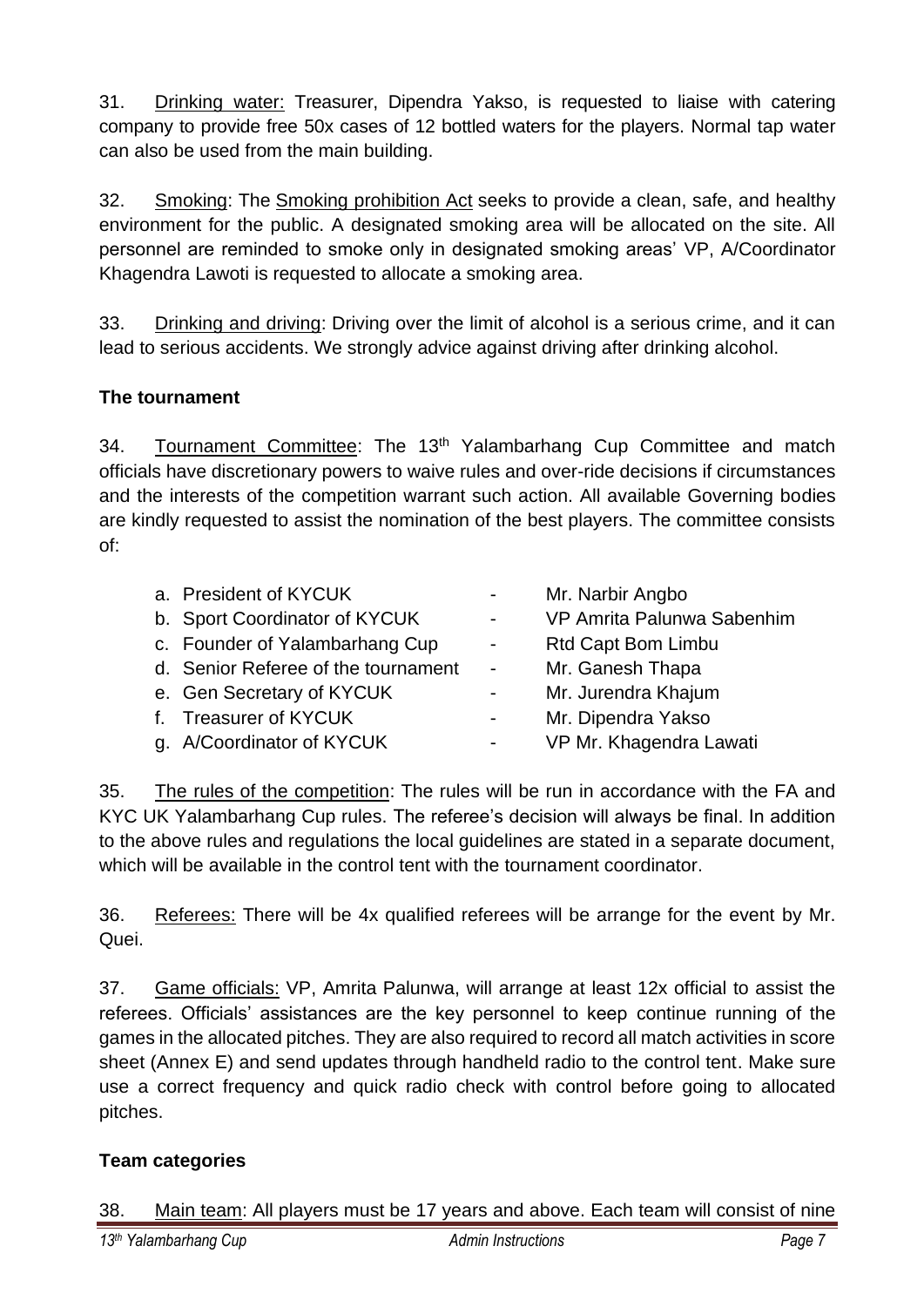players and three substitutes. They must register before the tournament.

39. Veteran team: All players must be 38 years and above. Each team will consist of nine players and three substitutes. They must register before the tournament.

40. Super Veteran team: All players must be 45 years and above. Each team will consist of nine players and three substitutes. They must register before the tournament.

41. Ladies team: All players must be 16 years and above. Each team will consist of nine players and three substitutes. They must register before the tournament.

# **Team Registration and game structure**

42. Personal declaration: All players must sign the team registration from (Annex –D) before the game starts; they must bring a document with proof of age e.g., Driving Licence or Passport. The team registration will be closed on 14 Apr 2022.Time-16:00hrs

43. Team registration fee. All teams are required to pay the registration fees before the team draw. All registrations fees are non-refundable, unless in exceptional circumstances at the discretion of the event organisers. Payment details are found in team entry forms Annex D.

- a. Main team, Veteran team, and Super Veteran team £200.00.
- b. Ladies team registration £50.00.

44. The team draws. It will be taking place on Thursday 14 Apr 2022 at, Aldershot. (Ozone) Time-18:00hrs. The Governing body and all team representatives are requested to attend the team draw. Team draw result will be kept private until full entry fee payment is paid. Act by VP, Khagendra Lawoti and Treasurer Dipendra Yakso.

45. Qualifying round. The group stage will run on a league basis, each categories teams will be drawn into groups of four or five, depending on team entered and the qualifying competition played in accordance with the league system. Three points are awarded for a win, one point for a draw, and none for a defeat.

46. Points tie. In the event of a points tie, goal difference will decide the winner, then goals scored. If still level, then the goal conceded will decide the outcome. If this procedure does not produce a result, this will be decided on penalties. Three nominated players from each team will take the penalty. If this still fails to provide a winner, then the sudden death rule will apply.

47. Knock-out stage. The winner and runner up of each group will go through to the knock-out stage for a quarter/semifinal place. If the result stands as a draw at the end of normal playing time, penalty will be applied as stated above.

48. The final games. If the result stands as a draw at the end of normal playing time, extra time of two periods of 5 minutes will be played in all final matches. If the two teams